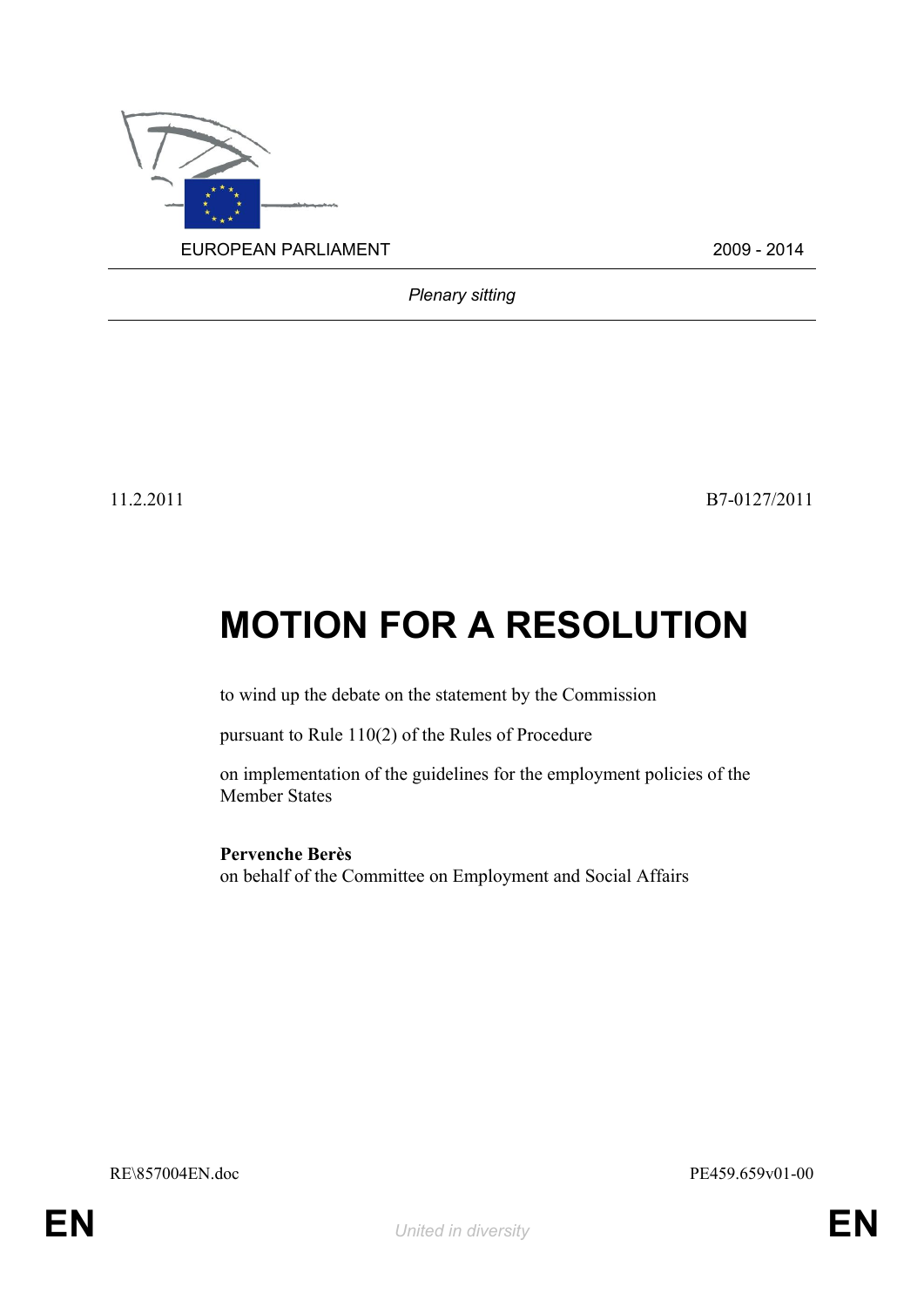### **B7-0127/2011**

#### **European Parliament resolution on implementation of the guidelines for the employment policies of the Member States**

#### *The European Parliament*,

- having regard to its legislative resolution of 8 September 2010 on the proposal for a Council decision on guidelines for the employment policies of the Member States: Part II of the Europe 2020 Integrated Guidelines<sup>1</sup>,
- having regard to the Communication from the Commission of 12 January 2011 on the Annual Growth Survey: advancing the EU's comprehensive response to the crisis (COM(2011)0011), and the Draft Joint Employment Report annexed thereto,
- having regard to the Commission proposal for a Council decision on guidelines for the employment policies of the Member States of 12 January 2011 (COM(2011)0006),
- having regard to Council Decision 2010/707/EU of 21 October 2010 on guidelines for the employment policies of the Member States<sup>2</sup>,
- having regard to Article 148 of the Treaty on the Functioning of the European Union (TFEU),
- having regard to Rule 110(2) of its Rules of Procedure,
- A. whereas, following the adoption of the Annual Growth Survey, the Commission proposed that the guidelines for the employment policies adopted in 2010 should be maintained for 2011,
- B. whereas the current economic crisis continues to pose challenges in the form of increasing unemployment and social exclusion,
- C. whereas there is a strong interrelationship between economic recovery and growth, employment, the fight against poverty and social inclusion,
- D. whereas the European Employment Strategy and the guidelines for the employment policies of the Member States are among the main instruments designed to steer EU and Member State efforts to achieve the Europe 2020 objectives and targets,
- E. whereas there is an urgent need to step up efforts at all levels, with the involvement of social partners and other stakeholders, to ensure that the employment guidelines are properly implemented, with a view to increasing labour market participation, developing a skilled workforce, and improving the quality and performance of education and training systems,

<sup>&</sup>lt;sup>1</sup> Texts adopted, P7 TA(2010)0309.

<sup>2</sup> OJ L 308, 24.11.2010, p. 46.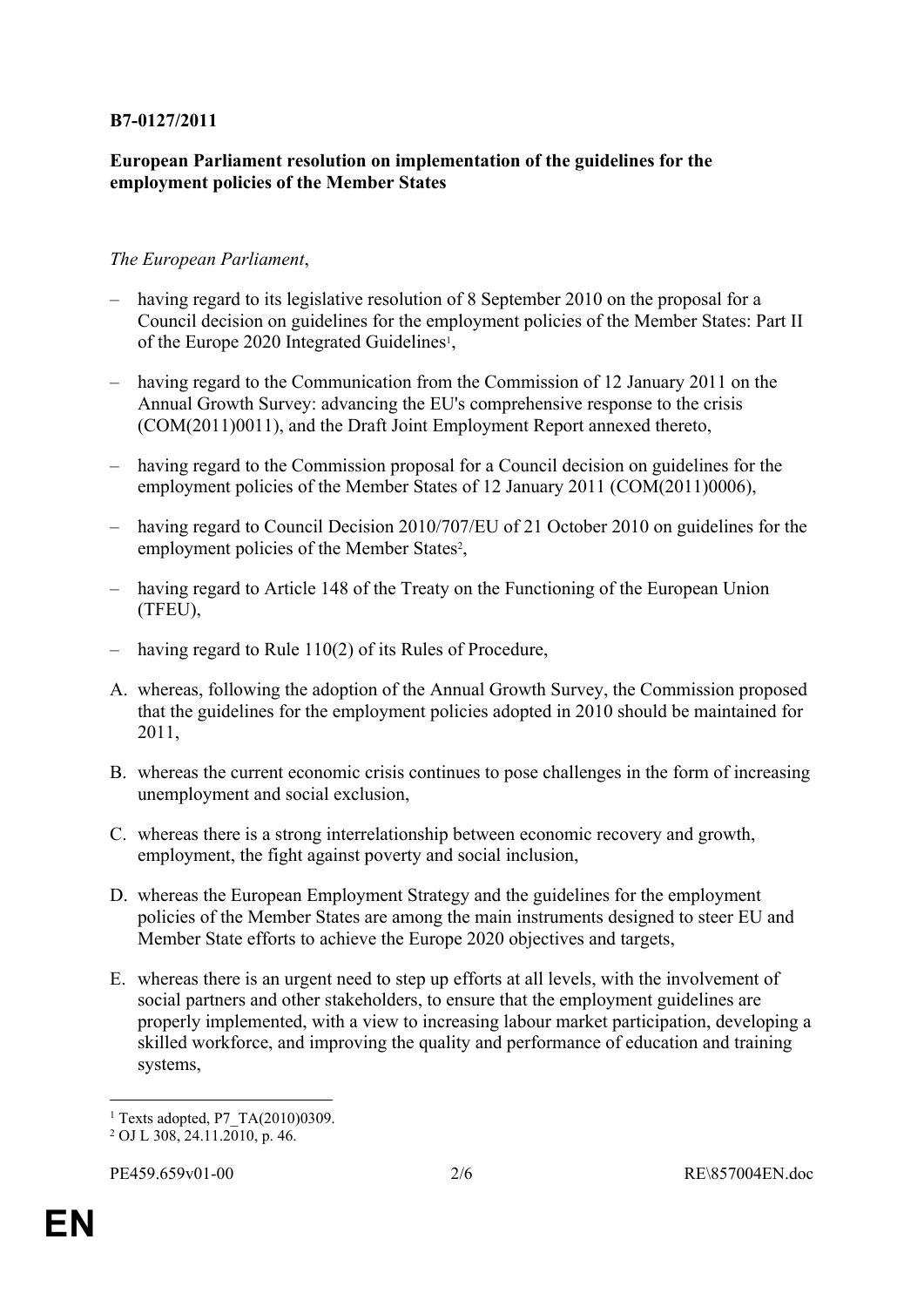#### *Strengthen governance and raise ambitions in pursuing the Europe 2020 goals*

- 1. Considers that, in the light of the Commission's proposal to maintain the employment policy guidelines adopted in 2010 for 2011, the recommendations on the National Reform Programmes have become the main macroeconomic surveillance and orientation tool; deplores the failure to involve Parliament in this process and the lack of debate concerning it;
- 2. Considers that the major challenges faced by the EU and the Member States with regard to employment and unemployment should also be duly reflected in the future process on macroeconomic imbalances, within the policy framework of the European employment guidelines;
- 3. Considers that the Annual Growth Survey and the framework provided by the European Semester are crucial tools for the enhanced coordination of economic policies and, therefore, an important part of the Union's response to the crisis; notes, however, that these tools should be employed in a manner which respects democratic processes and should support, and not replace or diminish the importance of, the existing tools provided for under the Treaty, in particular the broad economic policy guidelines and the guidelines for the employment policies of the Member States, with which Parliament must be closely involved and, on the latter, consulted; calls for these tools to be integrated closely into the framework of the European Semester and for particular attention to be paid to ensuring that their importance does not diminish, with a view to delivering on the Commission and Council's stated objective of increasing ownership and democratic accountability;
- 4. Calls on the Council and the Commission, when providing policy advice to Member States, to respect the principles of subsidiarity and social dialogue in the field of wages and pensions as well and, in line with Article 153(5) TFEU, to respect the competences of the Member States and social partners, in accordance with national practices, in these areas;
- 5. Urges the European Council, the Council and the Commission to ensure that the Europe 2020 strategy and the strengthened European economic governance system are effective and democratically legitimate; emphasises that this makes the genuine and timely involvement of Parliament throughout the surveillance and policy coordination procedures essential; deplores the lack of a reference to Parliament's role in the process in the timeline proposed in the Annual Growth Survey;
- 6. Calls on the Member States to involve more closely and regularly consult the national parliaments, the social partners, regional and local authorities and civil society; considers that the current lack of information on the consultation procedures in the National Reform Programmes should be addressed;
- 7. Notes the preliminary indication of the Member States' national employment targets; expresses deep concern at the lack of ambition in this regard, and in particular at the fact that in the best-case scenario the estimated collective outcome would fall short, by more than 2 percentage points, of the EU headline target and the commitment to reach an employment rate of 75% by 2020;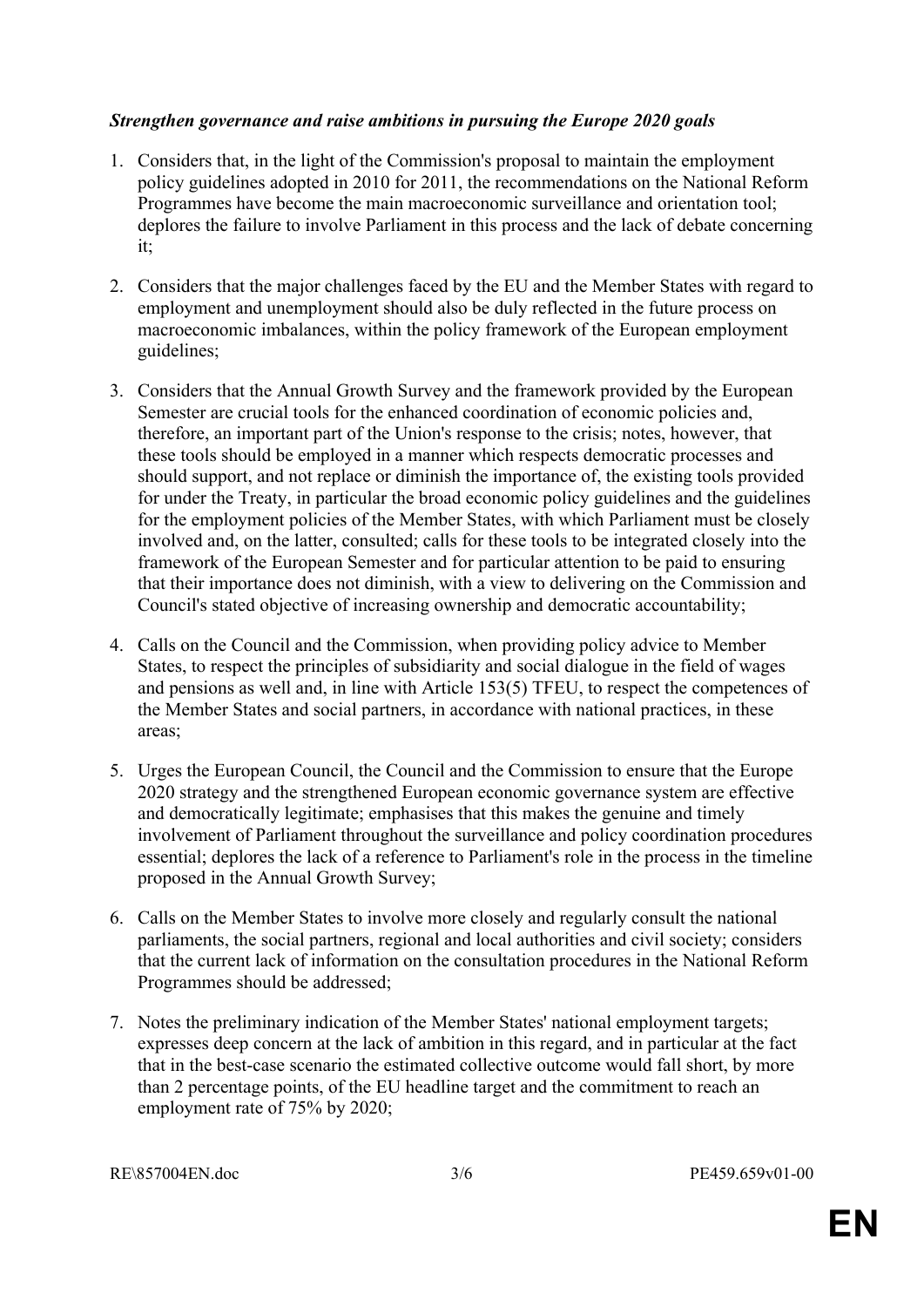- 8. Calls on the Member States to reconsider their national employment targets, so that the EU headline target can be met, and to take these targets as seriously as their fiscal consolidation ones;
- 9. Calls, further, on the Member States to pay special attention to, and set national targets for, specific sub-groups, such as young people, women, people with disabilities and older workers;
- 10. Calls on those Member States which have not yet done so to set their national targets on social inclusion and the fight against poverty and to address the increasing problem of the working poor; invites the Member States, when doing so, to ensure that the ambitious target agreed by the European Council is met and that interaction between the targets, especially those on employment and education and training and on social inclusion and poverty, is duly taken into account;

#### *Ensure that the employment guidelines are implemented*

- 11. Notes that weak economic growth prospects limit the possibilities for job creation and employment;
- 12. Calls on the European Council not to make employment issues secondary concerns when considering the Commission's recommendation in the Annual Growth Survey to make rigorous fiscal consolidation the first priority for the 2011/2012 period;
- 13. Emphasises the urgent need for the Member States to step up their efforts to deliver in all priority areas, including increasing employment levels and reducing unemployment, exploiting the job potential of a new low-carbon economy, developing a skilled workforce, promoting job quality and lifelong learning, and facilitating the work-life balance; considers that these efforts should be reflected in the final National Reform Programmes;
- 14. Emphasises, in this context, the importance of the Structural Funds, and in particular the European Social Fund, in counteracting the effects of the crisis on employment; considers that the use of these Funds should be geared to supporting the groups with most severe difficulties in entering or remaining on the labour market;
- 15. Considers also that, in addition to the implementation of more effective labour market measures, strengthened interaction between employment, social and other policy areas, in particular macroeconomic, R&D and innovation, education and training policies, is essential if the Europe 2020 goals are to be met;

## *Step up action to deliver on more and better jobs*

- 16. Calls on the Member States, in their National Reform Programmes, to give the highest priority to increasing labour market participation, tackling unemployment and preventing long-term exclusion from the labour market;
- 17. Considers that much more emphasis must be given to job quality and decent work and to supply side-oriented economic policies in an effort to boost demand on the labour market;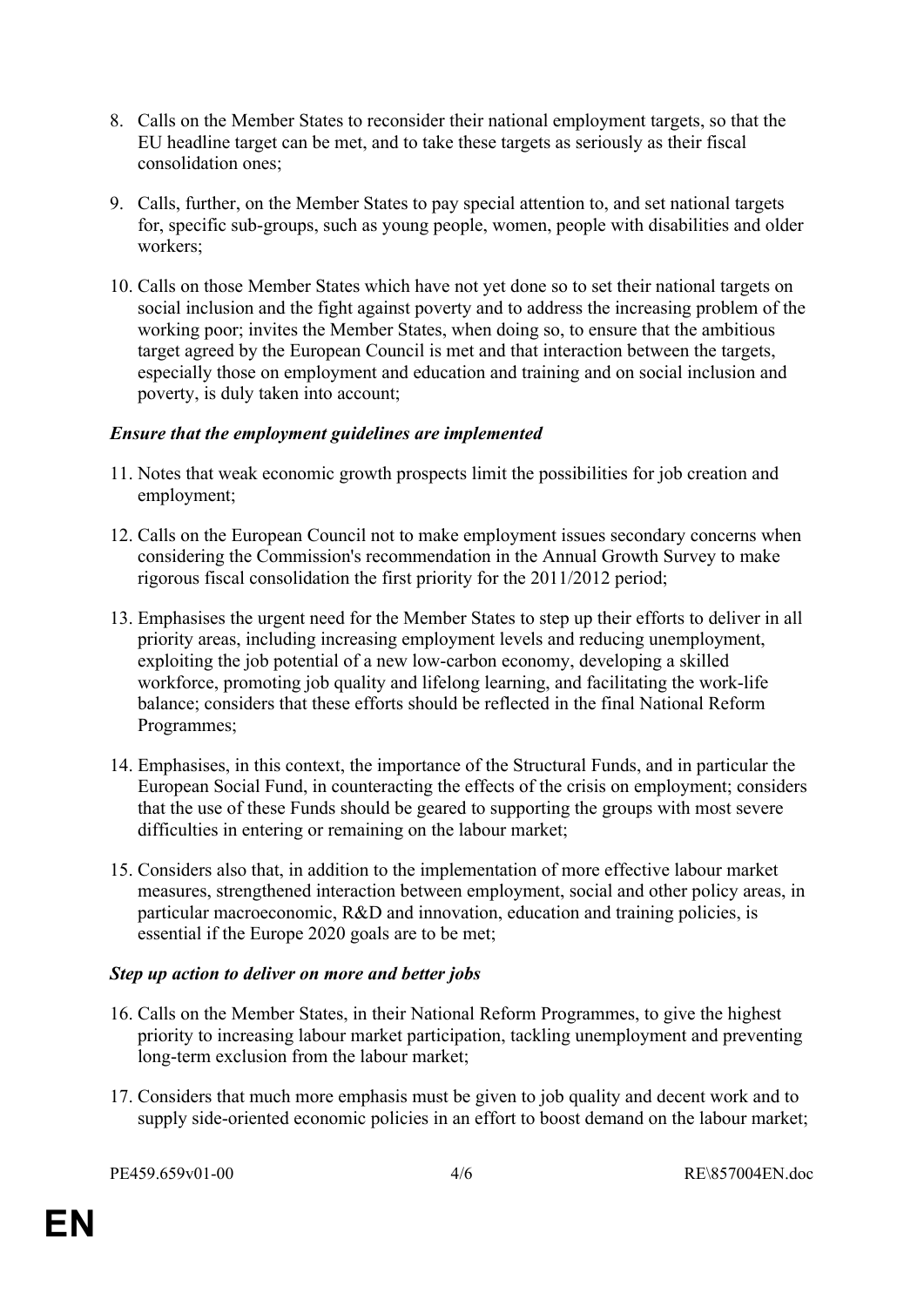- 18. Considers, in that connection, that efforts are needed to make better use of the potential of younger people, including early school leavers, women, the elderly, disadvantaged and disabled people, migrants and members of ethnic minorities, including the Roma; calls on the Member States to adapt their labour markets to the needs and skills of these groups throughout their lives;
- 19. Stresses the importance of policies facilitating the transition of young people from school to work; stresses that it is clear that early school leavers are a group at high risk of poverty; emphasises that any flexible or temporary forms of work used in this context should incorporate the right to training and access to social security and ensure that people make the transition into more secure employment;
- 20. Calls on the Member States to continue developing the policies needed to bring more women on to and keep them on the labour market, including by improving the provision of affordable and high-quality care facilities and flexible working arrangements to meet the needs of family carers;
- 21. Emphasises the importance of targeted activation and skills policies in supporting those with low or no qualifications who have been the hardest hit by the crisis and face the highest risk of long-term unemployment;
- 22. Urges the Member States to attach due importance to the provision of high-quality education and training and to lifelong learning and the recognition of qualifications;
- 23. Calls on the Member States to invest more in facilitating occupational and geographical mobility, enhancing the tools needed to analyse labour markets needs and reforming the education and training systems which can help to overcome skills mismatches;
- 24. Emphasises the importance of employment policies that contribute to job creation, for example through support for SMEs and self-employment and the promotion of entrepreneurship;

## *Act decisively to deliver in fighting poverty and social exclusion*

- 25. Considers it essential that Member States take action now to deliver on the commitments made to increase employment levels, improve people's skills, create job opportunities, reduce poverty and enhance social inclusion;
- 26. Emphasises that social protection systems have played an acknowledged role in stabilising the economy and cushioning the social impact of the crisis; calls, therefore, on the Member States, in particular when fiscal consolidation is required, to make sure that social protection systems continue to provide adequate support and play their part in safeguarding and improving skills and employability, so that human capital can be preserved and enhanced and full advantage taken of the recovery;
- 27. Emphasises that more effective exchanges of best practice and experience between Member States in the area of the fight against social exclusion and poverty reduction are vital and would help to facilitate the achievement of the Europe 2020 poverty reduction targets;